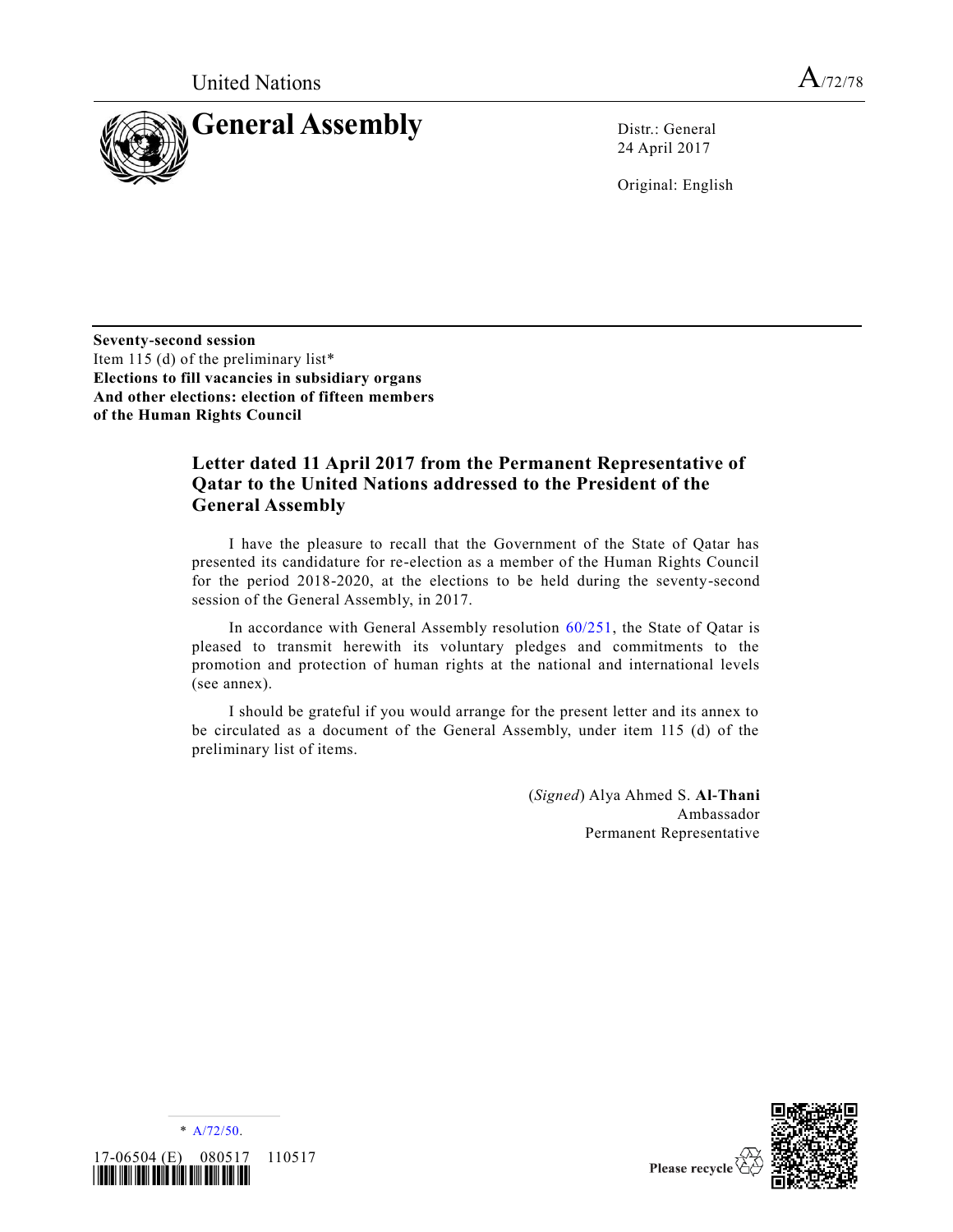# **Annex to the letter dated 11 April 2017 from the Permanent Representative of Qatar to the United Nations addressed to the President of the General Assembly**

# **Candidacy of the State of Qatar to the Human Rights Council**

## **Introduction**

The promotion and protection of human rights is one of the policy pillars of the State of Qatar, which believes that human rights, peace, security and safety are interconnected and mutually reinforcing.

That priority is reflected in a constitutional and legislative system that embodies the principles of human rights and fundamental freedoms, and respects and protects everyone. In institutional terms, it is reflected in a range of human rights institutions and agencies that contribute effectively to the promotion and protection of human rights.

Respect for and promotion and protection of human rights are a strategic choice underpinning the Government's comprehensive reform process. That approach was highlighted in the Qatar National Vision 2030, an overarching vision for development that addresses key human rights dimensions in such areas as education, health, the environment, labour rights, the empowerment of women, children's rights and its national development strategy. The Government of the State of Qatar considers the promotion and protection of human rights to be the cornerstone of its foreign policy.

It has therefore adopted a forward-thinking policy to consolidate a culture of human rights. Its approach is focused on the rule of law, transparency, justice and human dignity. Qatar has adopted a wide range of specific, tangible and groundbreaking measures over the last few years. Its aim has been to mainstream human rights at the domestic and international levels.

Accordingly, Qatar has sought to become a member of the Human Rights Council since the latter was established. Qatar believes in the important role of the Council as the primary organ of the United Nations for the promotion and protection of human rights. It hopes to continue playing an effective, positive and constructive role on the Human Rights Council, as it has done at the current and previous sessions. To that end, it is submitting its candidacy for membership of the Council for the term 2018-2020.

## **Efforts and achievements of the State of Qatar during its previous terms as a member of the Human Rights Council**

Throughout its membership of the Human Rights Council in the periods 2007 - 2010, 2011-2013 and 2015-2017, the State of Qatar cooperated actively and constructively with Member States in order to fulfil the Council's mandate in the best possible way and achieve the noble aims for which it was established.

The Government of the State of Qatar is convinced of the need to continue working through this important international forum. It has therefore decided to submit its candidacy for membership in the Council for the period 2018 -2020. Having fulfilled its national and international obligations and continued to work towards meeting the commitments that it made upon election to the Council in 2007, 2011 and 2014, the State of Qatar was further encouraged in its bid for re -election. In this regard, the most significant steps taken by the Government during the past term are as follows: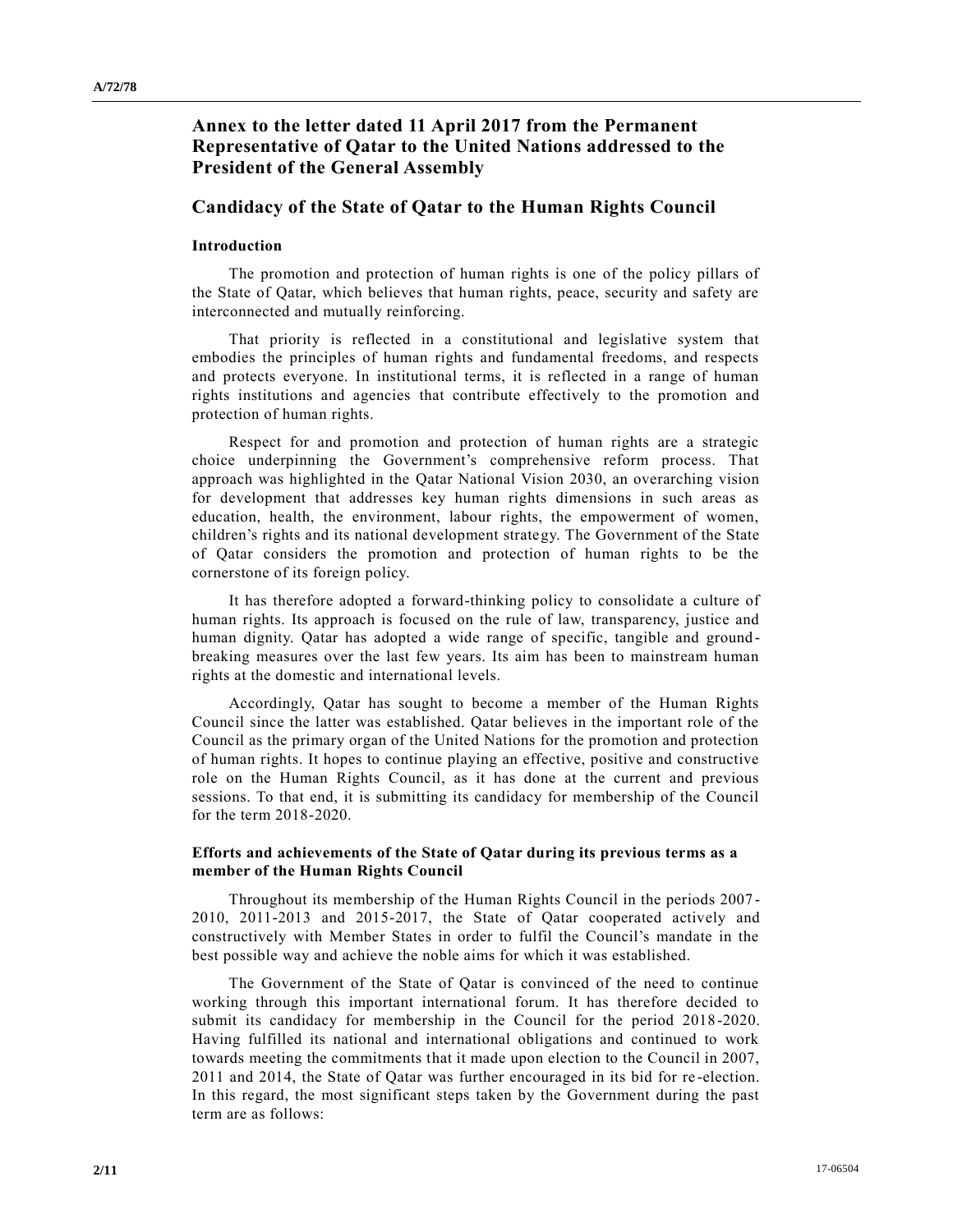### *National level*

- Legislation and local regulations have been enacted with a view to providing a legal framework for the protection of human rights and fundamental freedoms and ensuring consistency with the relevant international instruments. Some examples follow:
	- Law No. 16 (2016) on mental health sets forth broad health care rights, including access to appropriate care in accordance with medically recognized standards, in addition other rights involving the patient's autonomy and privacy.
	- Law No. 21 (2015) regulates the entry, exit and residence of migrants. It abolishes the *kafala* system that had existed previously. It provides more flexibility and freedom for migrants, and ensures greater protection for the rights of migrants, including the workers who are contributing to the construction of the country's infrastructure.
	- Law No. 7 (2013) on social health insurance establishes a mandatory health insurance scheme to ensure the provision of basic health services to all Qatari nationals, citizens of the Cooperation Council for the Arab States of the Gulf, residents and visitors.
	- Law No. 15 (2011) on combating human trafficking marks an important step in the country's efforts to combat human trafficking and protect the victims of trafficking-related crimes.
	- Law No. 8 (2010) amends the Penal Code promulgated by Law No. 11 (2011) to include an explicit definition of torture identical to the one set forth in article I of the Convention against Torture.
	- Qatar has ratified the Convention on the Protection and Promotion of the Diversity of Cultural Expressions. This measure demonstrates political will to promote the values of tolerance and freedom of thought and expression. It underscores the importance of culture in achieving social integration and fostering equality and non-discrimination.
- Numerous governmental human rights institutions have been established, and the establishment of non-governmental institutions has also been encouraged. In particular, the following actions have been taken:
	- The National Committee on Human Trafficking was established in 2016 with a view to coordinating national efforts to monitor and prohibit all forms of human trafficking. Its responsibilities include preparing a national plan on human trafficking and preparing and disseminating an annual report on the country's efforts to combat human trafficking, acting in coordination with the agencies and authorities responsible for protecting and supporting the victims of human trafficking. A draft national plan on combating human trafficking (2017-2022) has now been prepared for adoption in the near future. The Arab Initiative to Combat Human Trafficking was launched in cooperation with the United Nations on Drugs and Crime and the League of Arab States in the period 2011- 2014. Qatar provided \$6 million towards building national capacities to combat human trafficking in the Arab region. The funds provided for training sessions for judges, investigators and police officers active in human trafficking cases. The sessions will come to an end in December 2017.
	- The Qatar Foundation for Social Action, which was established in 2013, is a high-level institution whose board of directors that oversees and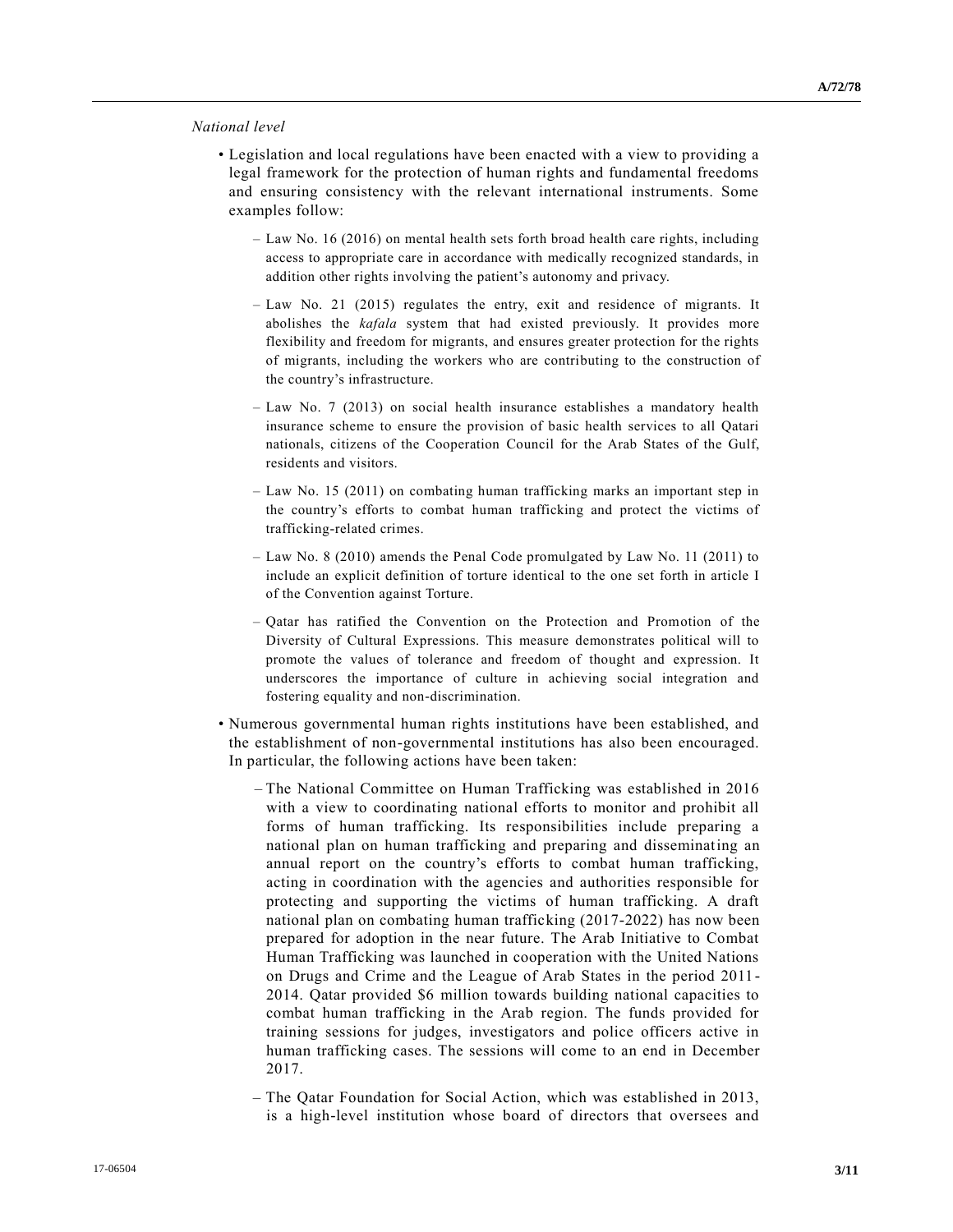monitors entities involved in the area of social affairs in an integrated manner. It formulates and develops plans, programmes, policies and strategies aimed at furthering the objectives of civil society institutions and following up their implementation, in cooperation and coordination with Government ministries and agencies and with public and private entities at home and abroad. It includes the following components: the Social Protection and Rehabilitation Centre, which seeks to protect children and women from family violence; the Family Consulting Centre, the Centre for the Care of Orphans, the Centre for the Empowerment and Care of the Elderly, the Shafallah Centre for Persons with Special Needs and the Best Buddies Initiative (Qatar).

- The National Committee for International Humanitarian Law was established under Law No. 27 (2012) in order to advise the Government and help it implement and disseminate international humanitarian law.
- The Administrative Control and Transparency Authority was established by virtue of Emiri Decree No. 75 (2011) to provide oversight, ensure transparency and integrity and combat corruption in all its forms and manifestations.
- The National Committee for Occupational Health and Safety was established by virtue of Cabinet decision No. 16 (2011), which was a result of the efforts of the Ministry of Labour and Social Affairs in cooperation with experts from the International Labour Organization.
- The Qatar Committee for the Alliance of Civilizations, was established by virtue of Cabinet decision No. 8 (2010) in order to combat intolerance and underscore the role of civilizations in promoting dialogue, resolving conflicts, consolidating the values of tolerance, solidarity and peace among the world's peoples, and furthering human development.
- The following legislative and procedural measures have been taken at various levels to protect and promote the rights of labourers and migrant workers:
	- At its meeting of 8 February 2017, the Cabinet approved the Domestic Workers Act and submitted it to the legislative authorities for examination. The Act will regulate relations between employers and domestic workers. The authors of the text have ensured that it is consistent with the provisions of Convention No. 189 of the International Labour Organization concerning decent work for domestic workers.
	- Qatar hosted the United Nations High Commissioner for Human Rights in January 2016.
	- At its meeting of 19 October 2016, the Cabinet approved a law amending the Labour Code promulgated by Law No. 14 (2004). The new law establishes a committee headed by a judge at the court of first instance for expedited consideration of all disputes arising from the provisions of the Labour Code.
	- Law No. 1 (2015) amends certain provisions of the Labour Code promulgated by Law No. 14 (2004). It incorporates legislation to embark on a programme for the protection of labourers' wages in cooperation with the Ministry of Administrative Development, Labour and Social Affairs and the Central Bank. The private sector, as represented by the Chamber of Commerce and Industry of Qatar, is also cooperating fully. Decision No. 4 (2015) of the Minister of Administrative Development, Labour and Social Affairs sets out the requirements of the mechanism to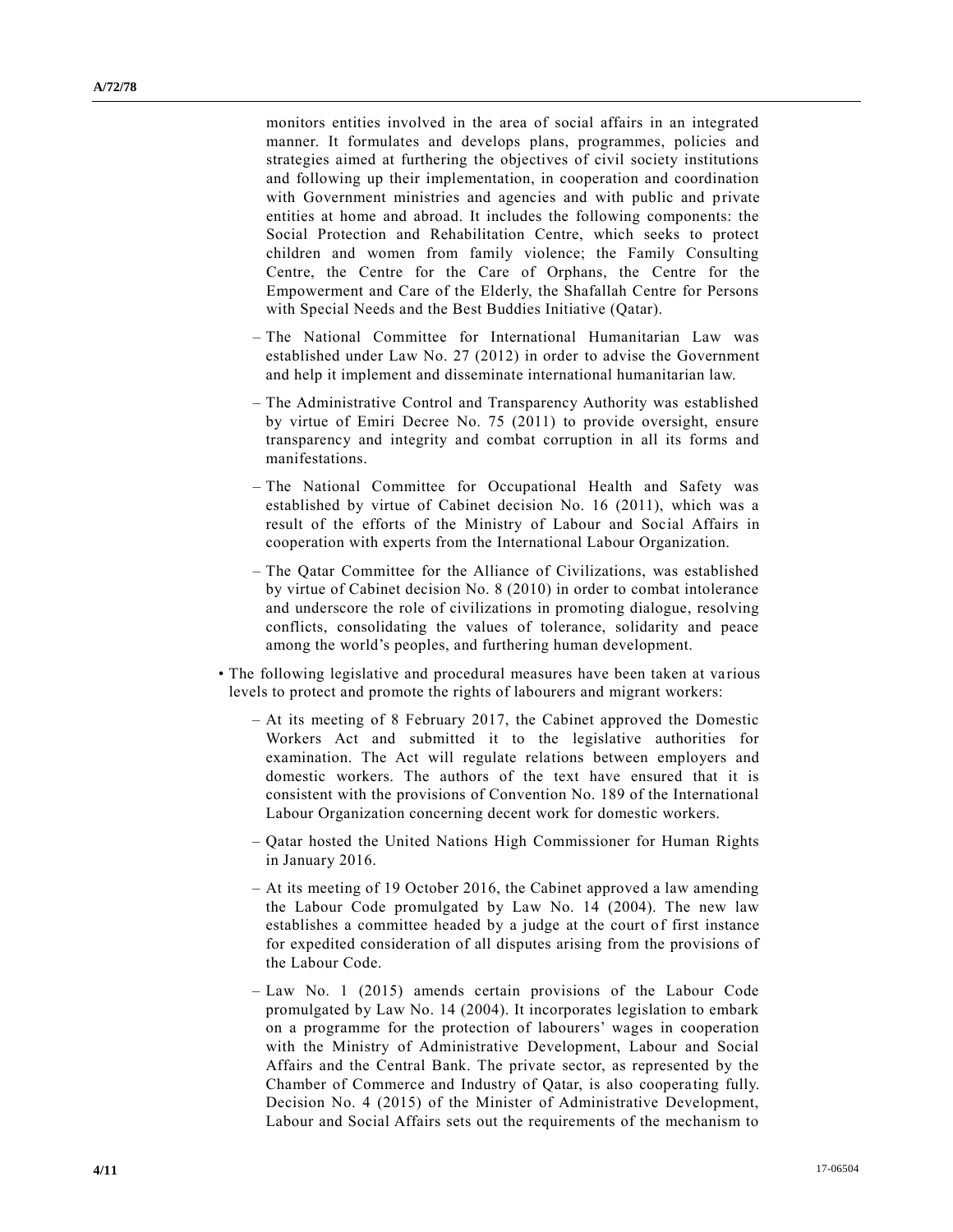protect the wages of labourers who are covered by the Labour Code. The mechanisms require employers to pay their labourers' wages by a transfer to a bank or financial institution in the country within seven days of the due date.

- In September 2015, the Qatar Development Fund signed a memorandum of understanding with the International Organization for Migration in connection with a project to facilitate the repatriation of stranded Nepalese migrants.
- Decision No. 18 (2014) of the Minister of Labour and Social Affairs determines the parameters of adequate housing for workers. The decision complies with international requirements for workers' temporary or permanent accommodation. In 2015, Qatar opened the largest workers' city, which covers an area of 1,100,000 square metres and is home to 100,000 workers. The city was built at a cost of \$825 million. The workers' city was designed to meet the highest health and safety standards. It includes recreation zones and areas for public health, social and security services. The city will act as a template for the construction of seven other workers' cities in the country, housing some 260 workers.
- Hosting international conferences and forums on development, democracy, human rights, and fostering a culture of peace. The Government has convened the Doha Forum, the Conference on Interfaith Dialogue and the US-Islamic World Forum on an annual basis. It also hosted the Fourth Global Forum of the United Nations Alliance of Civilizations in 2011, in addition to many global trade conferences and the Doha Implementation Meeting for the Istanbul Process, entitled "Doha Meeting for Advancing Religious Freedom through Interfaith Collaboration". In 2015, Qatar hosted the Thirteenth United Nations Congress on Crime Prevention and Criminal Justice, which culminated in the Doha Declaration. Qatar provided \$49 million to the United Nations Office on Drugs and Crime to implement its training programmes on the Doha Declaration. The training programmes will continue until 2020. In January 2016, Qatar hosted a regional conference on the role of the Office of the United Nations High Commissioner for Human Rights in promoting and protecting human rights in the Arab region. In April 2016, the United Nations Asia Regional Summit on Business and Human Rights. In February 2017, it hosted an international conference on human rights approaches to confronting conflict situations in the Arab region. Qatar is convinced that it is important to create effective criminal justice mechanisms in order to protect fundamental human rights and promote justice, equality and fairness.
- In March 2014, Qatar hosted a delegation from the European Parliament Subcommittee on Human Rights.
- In January 2014, Qatar hosted the Special Rapporteur on the independence of judges and lawyers.
- In November 2013, Qatar hosted the Special Rapporteur on the human rights of migrants.
- Qatar has also hosted several non-governmental human rights organizations, including Human Rights Watch, which visited the country in 2013, 2014, 2015 and 2016, Amnesty International, which visited in 2013 and 2014, and the International Trade Union Federation, which visited in 2014.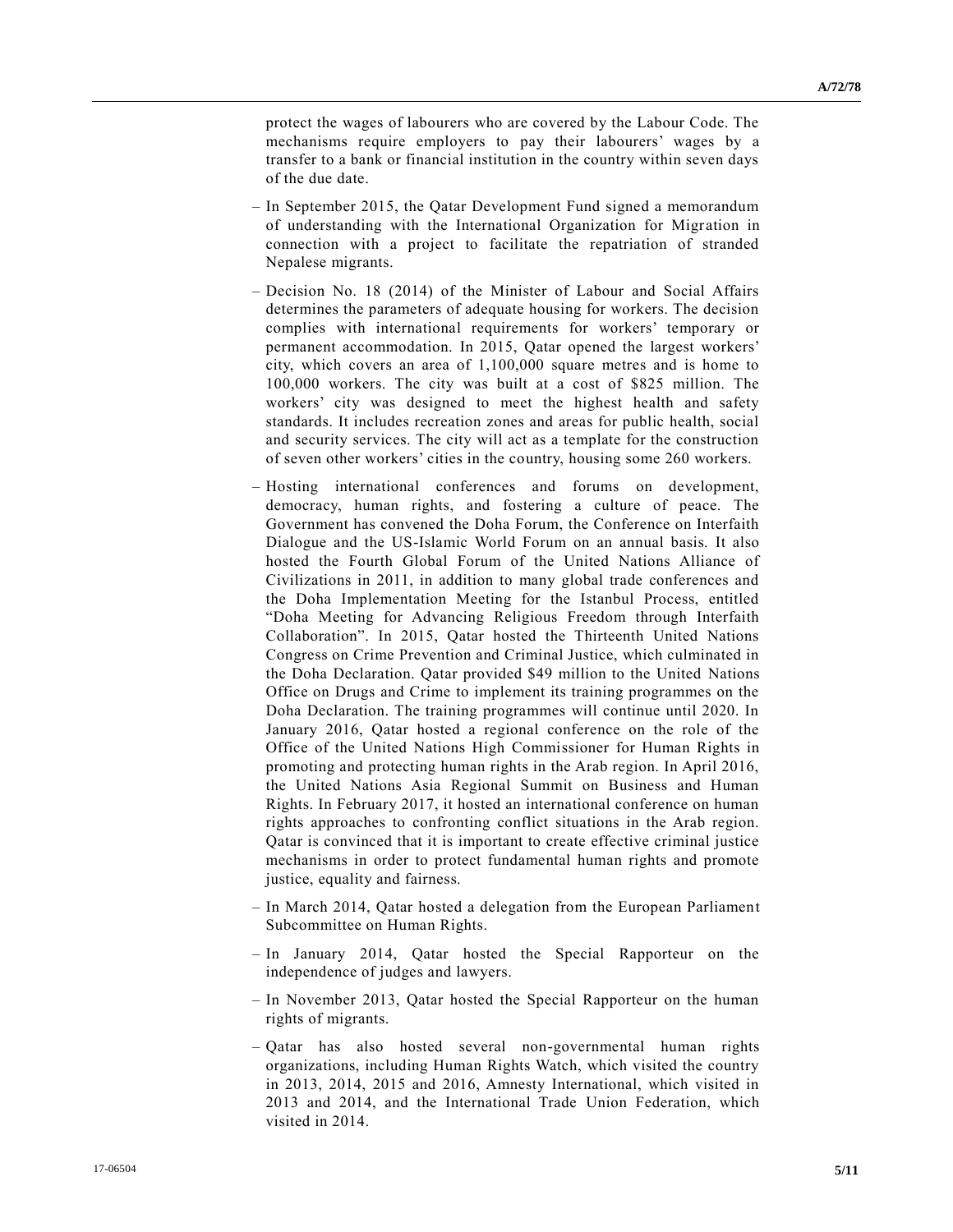## *International level*

Qatar has taken the following actions:

- Endeavoured to participate actively in international efforts to promote and protect human rights, in accordance with the principles enshrined in the Constitution of Qatar;
- Acceded to most of the core international human rights instruments;
- Worked to support the Human Rights Council and cooperate with other international and regional mechanisms for the promotion and protection of human rights;
- Cooperated with human rights treaty bodies and assiduously fulfilled the relevant obligations, including by submitting the conventions required under the treaties in question. In August 2015, the Committee on the Rights of Persons with Disabilities considered the first report of Qatar on implementation of the Convention on the Rights of Persons with Disabilities. At its seventy-fifth session, the Committee on the Rights of the Child will consider the combined third and fourth reports of Qatar pursuant to the Convention on the Rights of the Child;
- Cooperated diligently with the Human Rights Council Universal Periodic Review Working Group throughout the review process of the second national report of the State of Qatar on 7 May 2014. The Government attaches great importance to the role of the Working Group in helping countries to enhance and strengthen the fulfilment of their obligations under international human rights law. The interactive dialogue brought out the country's commitments and its intensive efforts to advance human rights and fundamental freedoms. Qatar has also placed a significant focus on the findings and recommendations of the first universal periodic review, and has taken numerous steps at various levels;
- Continued to strengthen its relationship with the Office of the United Nations High Commissioner for Human Rights by convening regular bilateral consultations since May 2011. Qatar has committed to providing \$3 million in financial support. The first instalment, of \$1 million, was paid in 2016. Qatar will pay the outstanding balance of the donation;
- Continued to support the United Nations Human Rights Training and Documentation Centre for South-West Asia and the Arab Region in Doha;
- Pursued multilateral cooperation under the aegis of various international human rights mechanisms. For instance, it chaired the Social Forum of the Human Rights Council when it met in October 2012 to discuss the topic of human-centred development and globalization. It also chaired the Social Forum that met in October 2015 to discuss the topic of access to medicine in the context of the right to health;
- Participated actively in meetings and other arrangements to address specific threats to human rights. For instance, the country has actively tackled huma n trafficking through its membership in the Group of Friends United against Human Trafficking. In partnership with other States, it has facilitated consultations on preparations for the high-level meeting of the General Assembly to assess the Global Plan of Action to Combat Human Trafficking. It has also been a member of the Group of Friends for Gender Parity, the Group of Friends of Older Persons, the Group of Friends of Juveniles Deprived of their Liberty, the Group for the Dialogue on Humanitarian Partnership in a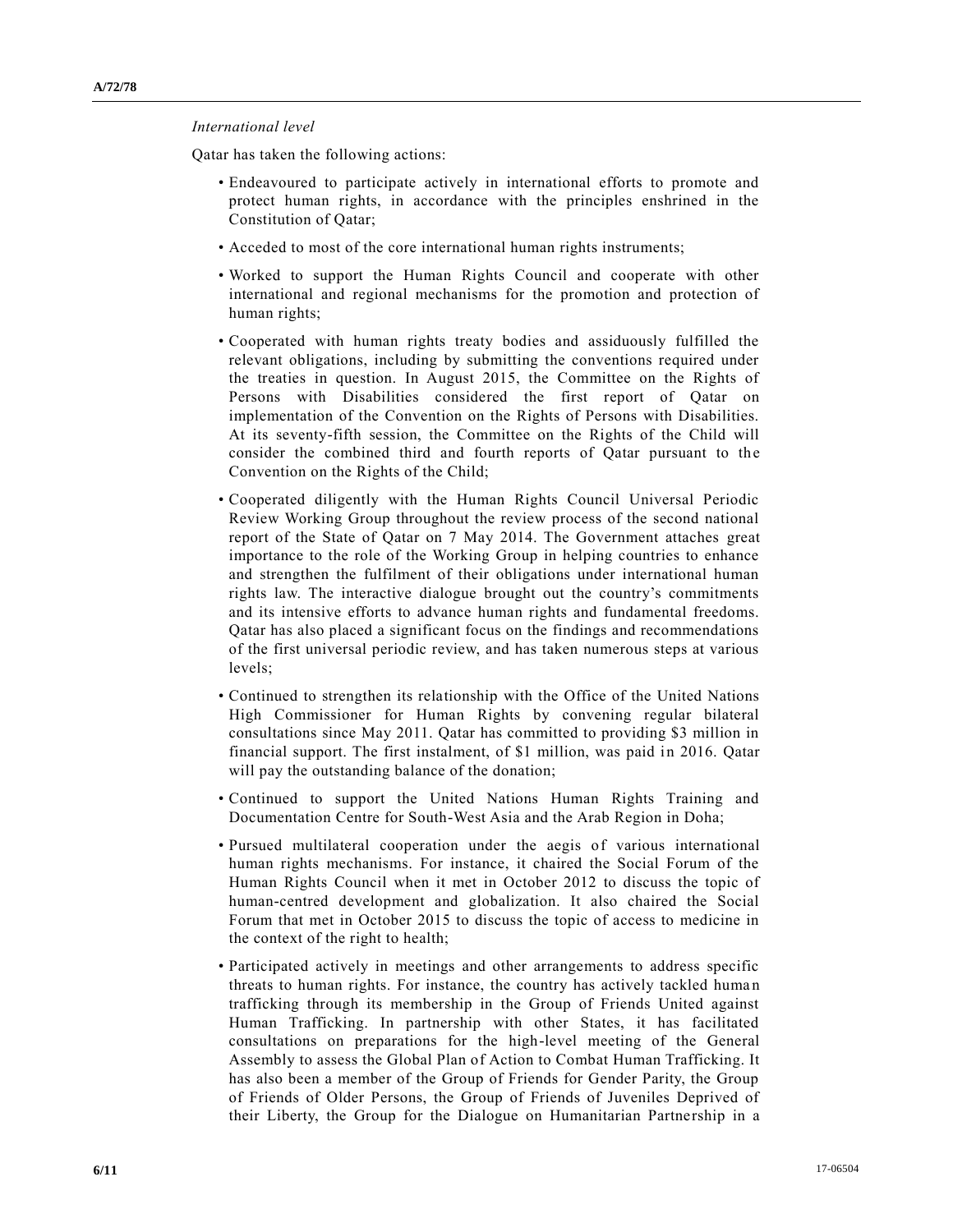Changing World, the Group of Friends of the Responsibility to Protect, the Group of Friends of Accountability and the Group of Friends of Persons with Disabilities. Qatar also works to promote closer ties between cultures and peoples by participating actively in the United Nations Alliance of Civilizations;

- Supported collective efforts to preserve the rights of such social categories as children, older persons and persons with disabilities. It has a prominent role to highlight the need to guarantee children's right to education in conflict situations. For example, it organized a high-level event on the margins of the general debate of the seventy-first session of the General Assembly. Qatar has endorsed the initiative to declare 2 April as the international day of autism awareness, and it is currently the chair of the Open-Ended Working Group on Ageing;
- Cognizant that human rights permeate the 2030 Agenda for Sustainable Development, Qatar has led international efforts to report on progress made in implementing Goal 16 of the Sustainable Development Goals concerning the promotion of peaceful and inclusive societies for sustainable development, the provision of access to justice for all, and building effective, accountable institutions at all levels. Implementation of Goal 16 would have a significant impact on issues involving human rights;
- Played an effective part in pressing for accountability for the worst crimes affecting human rights. The country has been a fundamental partner in the initiative leading to the establishment of an Independent, Impartial and Independent Mechanism to Assist in the Investigation and Prosecution of Persons Responsible for the Most Serious Crimes under International Law Committed in the Syrian Arab Republic since March 2011;
- Protected refugees by cooperating and working together to tackle the causes of displacement. It has also increased its donations and assistance for refugees;
- Formulated international humanitarian and development initiatives, including the following:
	- The Protecting Education in Insecurity and Armed Conflict initiative, which aims to protect, support and promote the right to education in current or potential zones of crisis, conflict and war;
	- The Al-Fakhoora initiative, which aims to support and protect students and schools in conflict zones around the world, especially in Gaza;
	- The Silatech initiative, a social initiative that seeks to expand business and employment opportunities for young people throughout the Arab world. Its programmes currently span 15 Arab countries. Since its creation, the Foundation has funded and supported more than 86,000 youth-run projects;
	- The Reach Out To Asia (ROTA) initiative, a charity that operates under the auspices of the Qatar Foundation for Education, Science and Community Development. Its mission is to support communities in overcoming obstacles and creating links with a view to achieving education for all, with a focus on extending assistance to Asia;
	- The Education Above All initiative, which took place in 2010 and 2011. The Government believes in the need to address humanitarian and development challenges and to work to provide lasting solutions;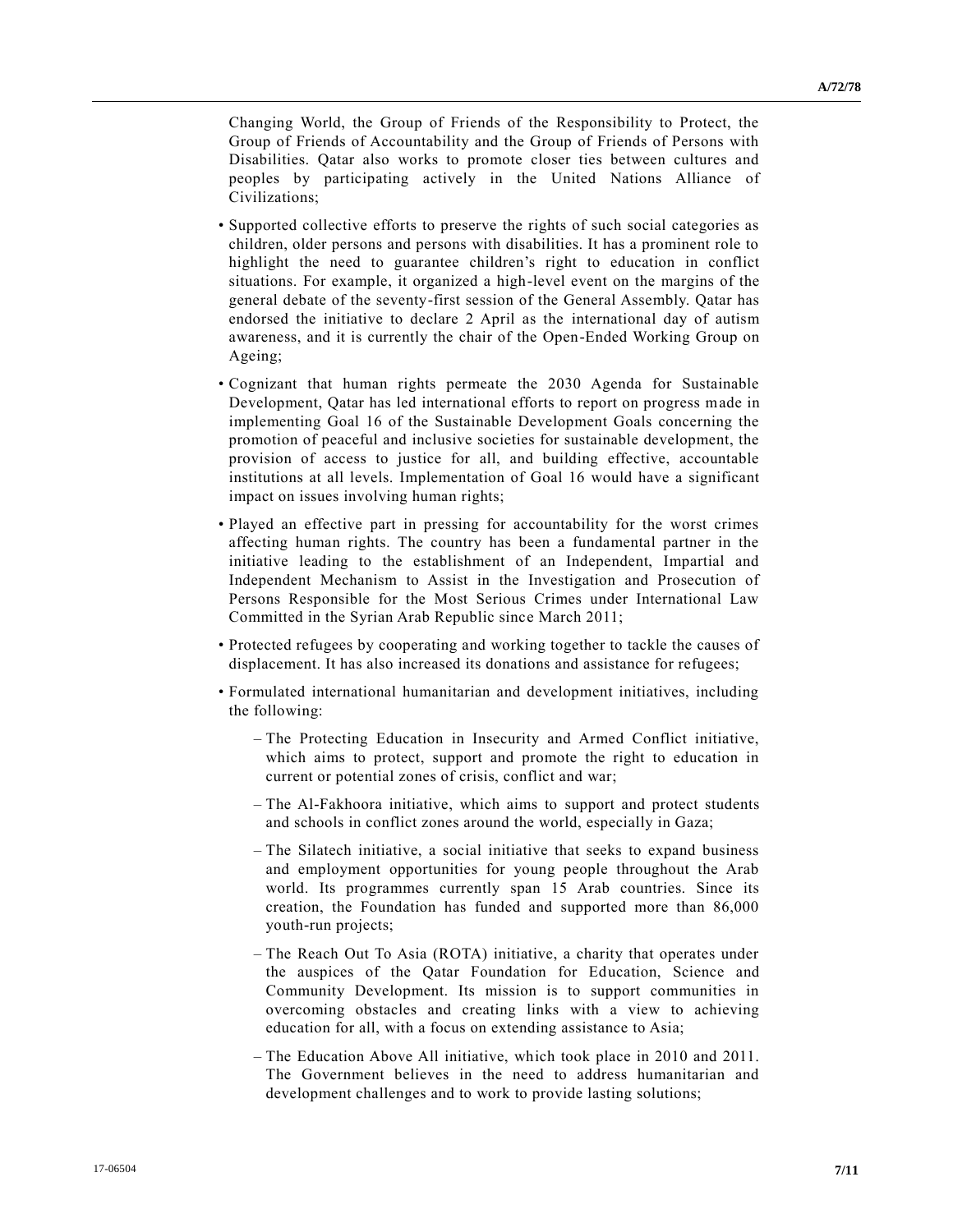– The Educate a Child initiative, a global initiative aimed at reducing the number of children around the world who are deprived of their right to education as a result of conflicts, wars and natural disasters, as well as children living in urban slums and remote rural areas, including groups that may face special challenges in obtaining an education, such as girls, persons with disabilities and minorities.

## **Human rights: a cornerstone of Qatar's policy and approach**

The State of Qatar is addressing the issue of human rights in an integrated manner that takes into account the importance of fundamental freedoms and democracy, places human beings at the centre of State policy, respects freedom of expression and judicial independence, and promotes a culture of peace and acceptance of others. Recognizing that human development and the protection and promotion of human rights are interdependent, the State of Qatar has pursued comprehensive human development. As a result, the country has experienced an exemplary development renaissance that has made it the region.

In the light of its commitment to a policy based on the interdependence of development and human rights, the Government of Qatar has extended assistance to developing countries around the world. In 2011-2012, Government and private sources provided humanitarian and development aid totalling 3,001,764,000 Qatari riyals. That aid helped 100 countries worldwide, particularly least developed countries, in their endeavour to achieve the Millennium Development Goals by 2015.

In accordance with its commitment to international law and norms, the Government has supported the rights of peoples in their quest for fundamental freedoms and the rights to dignity, social justice, self-determination and all other human rights.

National level Driven by political will and a climate conducive to promoting and protecting human rights, the Government has focused on the institutional consolidation of human rights. To that end the Government has taken the following actions:

- Working to make the State of Qatar a State governed by the rule of law and institutions, one that safeguards the rights of all who live on its territory, protects their dignity and fulfils the hopes and aspirations of the people of Qatar to achieve development, progress and prosperity;
- Responding quickly and effectively to all human rights-related issues and concerns;
- Incorporating the provisions of international and regional instruments into the domestic legal system, and formulating laws and regulations consistent with international human rights standards;
- Protecting journalists and the freedom of the press and media;
- Conducting a comprehensive review of labour laws, procedures and policies to promote and protect the rights of national and resident workers in accordance with international standards, with a view to strengthening the national human rights regime;
- Qatar has put in place broad policies consistent with international human rights standards and has incorporated human rights into the Qatar National Vision 2030. It has also formulated its second national development strategy, for the years 2017-2022. The strategy puts in place a practical projection for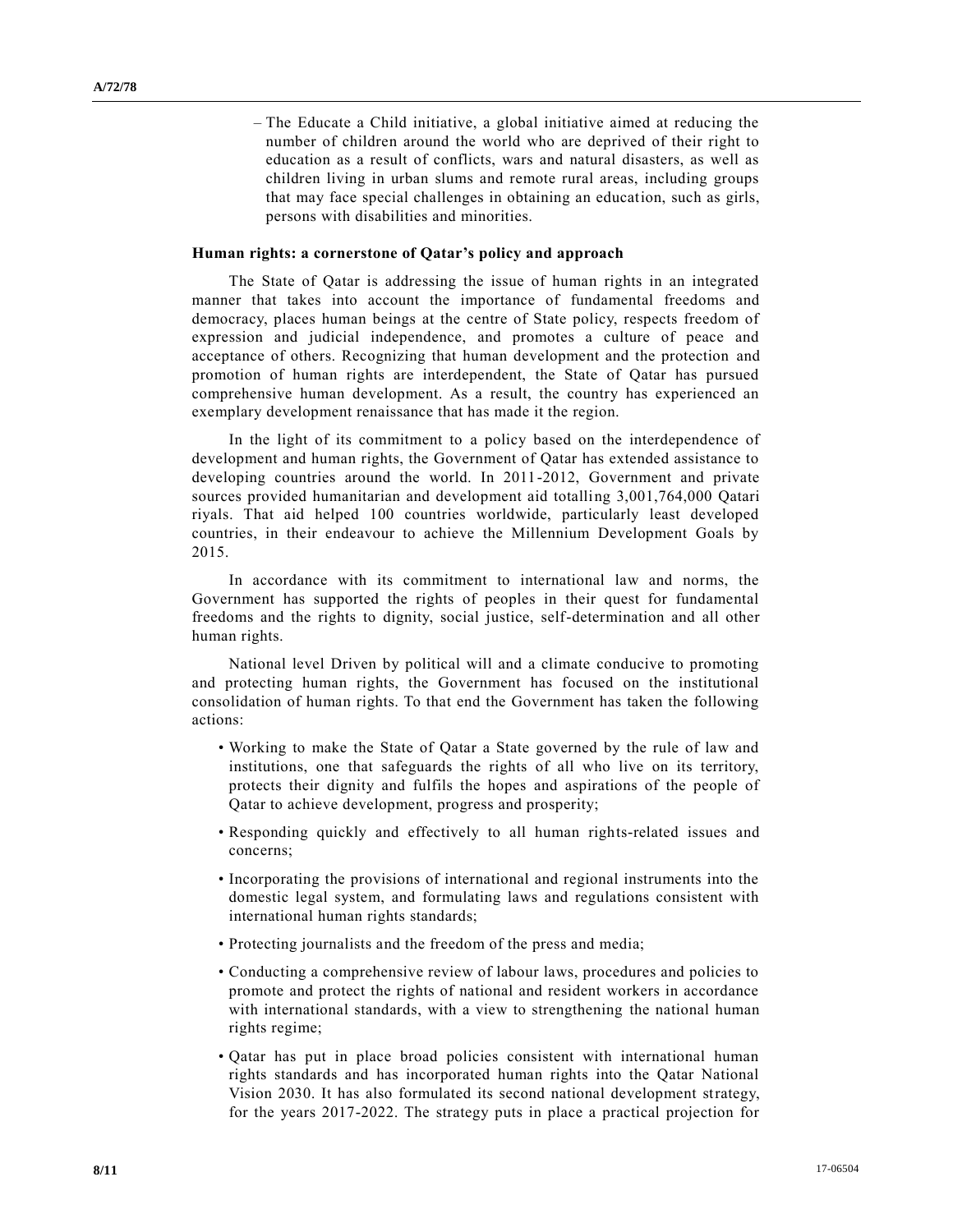economic, social, cultural, humanitarian and environmental development towards realizing the Qatar National Vision 2030;

- Establishing committees to promote and protect human rights, such as the National Human Rights Committee, the Doha Centre for Media Freedom, the Doha International Centre for Interfaith Dialogue, and the Silatech initiative;
- Creating human rights offices, departments and units within State entitie s, and empowering those offices to fulfil their functions;
- Conducting campaigns to promote and raise awareness of human rights principles at the national level;
- Appointing a special envoy of the Foreign Minister for counter-terrorism and mediation in conflict resolution with a view to pursuing international efforts to combat terrorism, promote international peace and security, and protect human rights;
- The Secretary-General of the United Nations has appointed Ahmed bin Mohammed Al-Meraikhi as humanitarian envoy;
- Qatar has endeavoured to support United Nations entities by every means available and make available the prerequisites of its work with a view to enabling the Organization to fulfil its functions and the purposes for which it was established. In addition to its obligatory contributions to the regular budget and operations of United Nations peacekeeping operations, Qatar has endeavoured to make voluntary contributions to numerous United Nations funds and programmes that seek to alleviate poverty, promote basic education and respond swiftly to disasters and catastrophes. Qatar has made donations to over 41 United Nations bodies or entities. Those voluntary contributions are based on a comprehensive national approach consistent with the State's policies and priorities to support the efforts of international institutions in various areas, including mediation, promoting sustainable development plans, protecting and improving the situation of children in developing countries, eliminating discrimination against women and girls, strengthening humanitarian assistance in areas of conflict and war, and supporting and bolstering efforts to alleviate anticipated humanitarian needs in complex emergency situations, including the issues of protection, endemic poverty and food insecurity. In particular, Qatar has contributed to the following funds and programmes:
	- 1. The United Nations Population Fund;
	- 2. The United Nations Development Programme;
	- 3. United Nations Children's Fund;

4. United Nations Entity for Gender Equality and the Empowerment of Women (UN-Women);

5. The United Nations Office for the Coordination of Humanitarian Affairs, through which the following have been supported:

- (a) The Office for the Coordination of Humanitarian Affairs;
- (b) The Central Emergency Response Fund;
- (c) Emergency appeals for humanitarian needs;

6. The trust fund on global threats and regional reactions towards a joint response to maritime piracy;

7. The United Nations Trust Fund for the Alliance of Civilizations;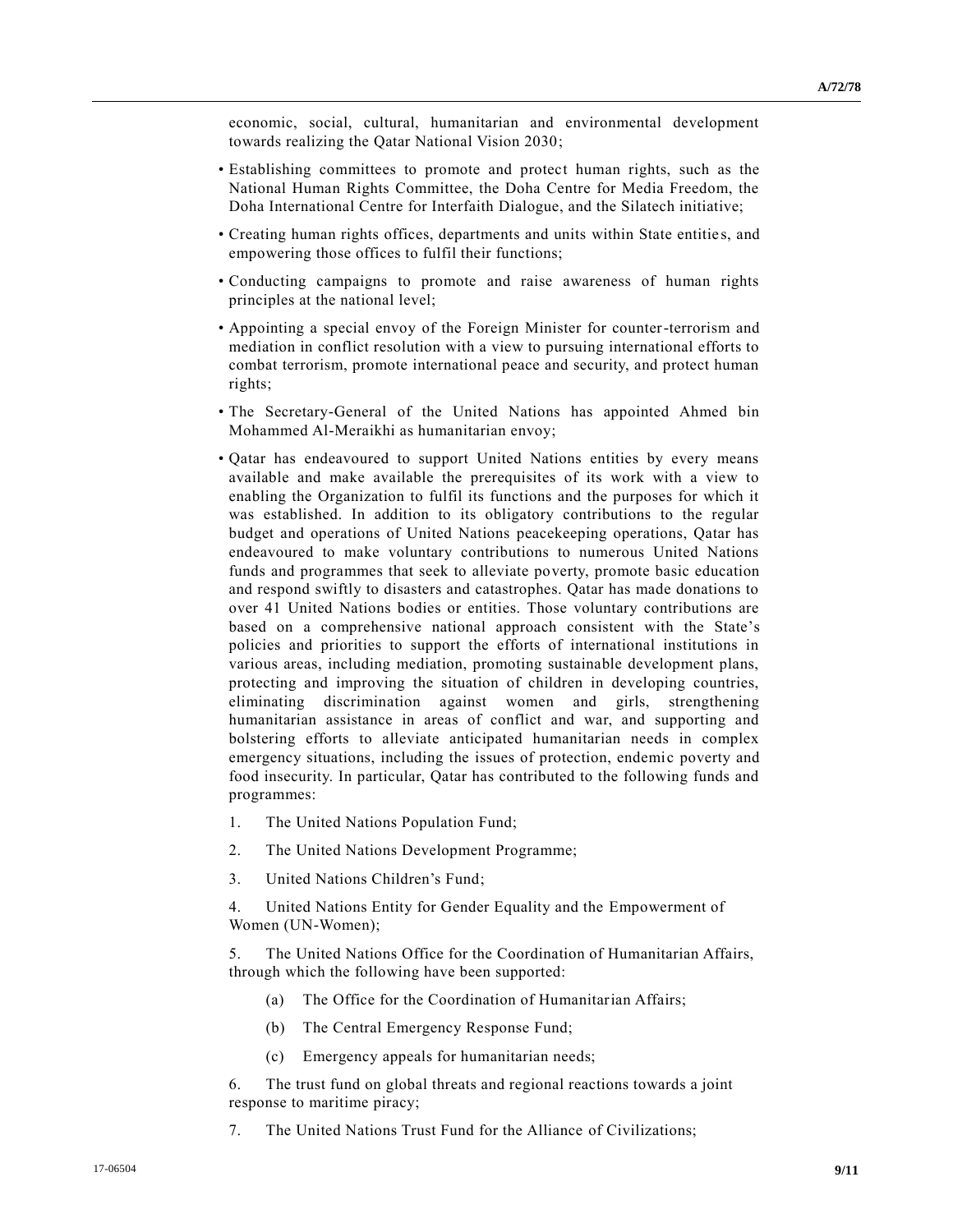8. The United Nations Voluntary Trust Fund for Victims of Trafficking in Persons, Especially Women and Children;

9. The trust fund to support missions for activities connected with preventive diplomacy;

10. The Darfur Reconstruction and Development Fund.

#### **Voluntary pledges and commitments made by the State of Qatar**

As the State of Qatar hopes to become a member of the Human Rights Council in the period 2018-2020, it pledges to continue making an active contribution to the work of the Council, to support all activities to promote human rights around the world and to mainstream them into all areas. In this context, the State of Qatar undertakes to do the following:

#### *National level*

- To adhere to the highest standards in the promotion and protection of human rights, and to mainstream human rights into the range of Government activities at the national and international levels;
- To work to consolidate a culture of human rights through an approach is focused on the rule of law, justice and human dignity;
- To disseminate a human rights perspective when implementing the Qatar National Vision 2030 and the relevant national strategies;
- To continue improving the output and effectiveness of national human rights institutions by drawing on international best practices and sharing experiences;
- To strengthen coordination between national institutions and recently established departments within the State's human rights bodies;
- To continue working to identify the challenges and difficulties hindering the promotion and protection of human rights in Qatar, and developing national legislation, regulations and administrative procedures in response to the positive recommendations made in that regard;
- To support public policies that promote the human rights of social groups, women, children, the elderly, persons with disabilities and migrant workers;
- To continue integrating human rights into curricula;
- To continue pursuing coordination, cooperation and extensive partnership with all social groups and stakeholders in order to establish a culture of respect for and promotion of human rights and address all challenges and difficulties.

#### *Regional level*

- To create incentives to address human rights issues as priority topics in regional forums, mainstream them into regional forums, programmes, activities and priorities;
- To support bilateral and multilateral programmes that contribute to the promotion and protection of human rights among the countries of the region;
- To continue playing a constructive, impartial and honest role, notably through mediation, in resolving regional crises from the legal and humanitarian standpoint, in order to protect and address threats to human rights;